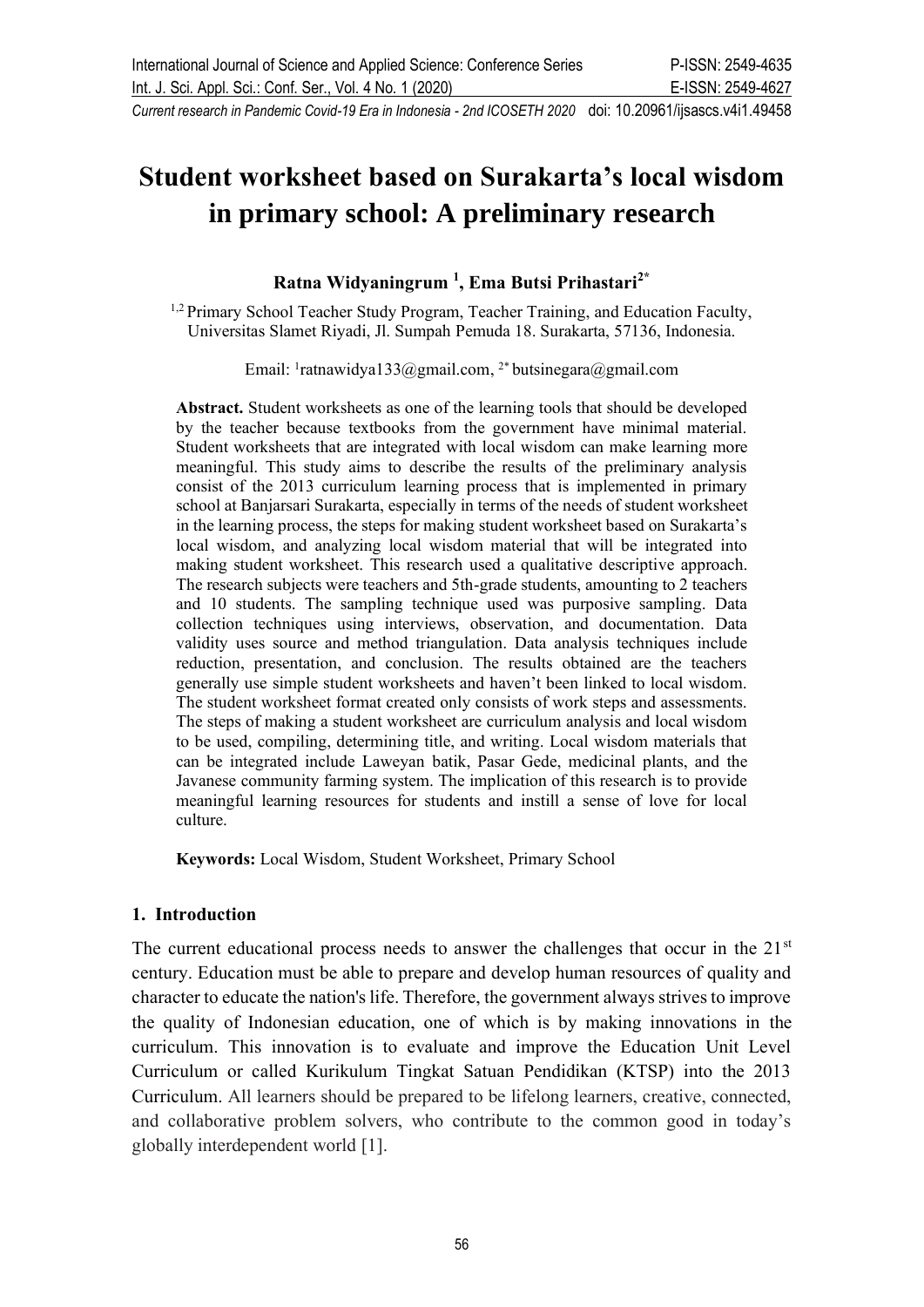However, there are still some obstacles in the implementation of learning in the 2013 Curriculum. These constraints include 1) assessment in the 2013 curriculum which is complex, 2) student books that are too textual, and 3) difficulties for teachers in combining content and teaching in the form of themes here are obstacles in the implementation of the 2013 curriculum that comes from the government, institutions, teachers, students, and parents. These obstacles include the distribution of books, time management, assessment, teacher administration, learning activities in student books, integration of content, mastery of ICT, and student adaptation to thematic learning [2].

The 2013 curriculum strongly recommends the use of an authentic assessment approach where students can develop their higher order of thinking process and provide more than one correct answer. Various techniques were available for authentic assessment such as portfolio, assignment, papers, group discussion, and so on [3]. Productive instructional strategies are needed to support motivation, competence, and self-directed learning. These curricula, teaching, and assessment strategies feature well-scaffolded instruction and ongoing formative assessments that support conceptual understanding, take students' prior knowledge and experiences into account, and provide the right amount of challenge and support on relevant and engaging learning tasks[4].

The student worksheet according is a collection of student activity sheets that allow real activities with the objects and problems being studied [5][6]. A student worksheet is a learning tool as a complement or means of supporting the implementation of the learning plan. It should be designed by the teacher himself under the subject matter and learning objectives [7]. Student worksheet or also known as Lembar Kerja Peserta Didik (LKPD). LKPD is one of the means to assist and facilitate the teaching and learning activities and become effective interaction between students and educators, to improve the activity of students in improving learning achievements [8].

The results of initial observations, especially in some primary schools in the Banjarsari district found that the implementation of the 2013 curriculum was quite evenly distributed, although there were still some primary schools that used the KTSP curriculum. However, the use of student worksheet in primary school is still not optimal, it is still rare for teachers to make student worksheet independently because teachers are more dominant in using student books. Teachers are already equipped with teacher books and student books but teachers also need to innovate in developing student worksheets. The implementation of the learning carried out is quite good. Teachers often invite students to learn from nature or the surrounding environment, but teachers have not linked learning with local culture in Surakarta. Therefore, it is hoped that teachers will use book companion learning tools that can support learning optimally and take advantage of local wisdom in Surakarta [9] [10] [11].

The students still used the worksheet (LKPD) bought at the market. It may be very influential because now no longer all content material in the scholars' worksheet (LKPD) in keeping with the character of students. This suggests the mastering of learning in grade has now no longer been maximized. Teachers generally tend to increase mastering tools no matter pupil mastering style, this makes mastering much less than optimal. The use of students' worksheets (LKPD) has to be tailor-made to the characteristic of the students to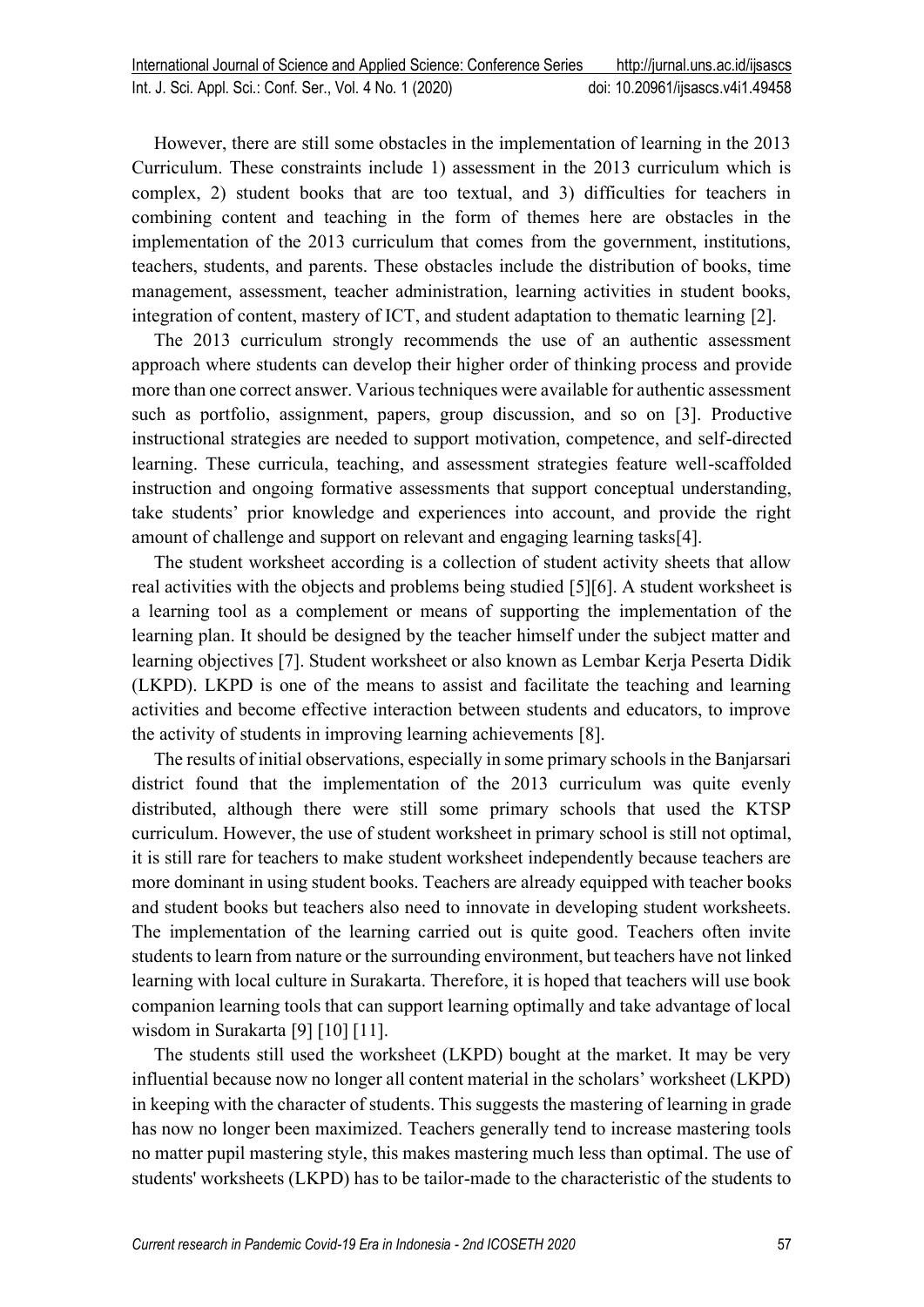boom the knowledge of students withinside the system of studying the principles and concepts as properly as enhancing mastering knowledge of students [8]. On the other hand, integrating local wisdom into learning tools is an alternative in providing teaching materials that are appropriate to the characteristics of students. A curriculum design with local wisdom and technology can build new knowledge. Besides, teaching materials developed by integrating local potential can help develop students' skills [5]. One way to integrate the inculcation of local culture is through the integration of local wisdom in learning. Science education in schools should combine culture in the environment around [12] [13].

It is still rare to find previous research that focuses on elementary school level students worksheet (LKPD) based on local wisdom, especially those related to Surakarta's local wisdom, including Laweyan Batik, Pasar Gedhe, medicinal plants, and Javanese farming systems. The potential and local wisdom in Surakarta are diverse and unique, so it needs to be introduced to children from an early age for the preservation of local wisdom.

Developing a culture-based student worksheet requires an early stage of research based on a need analysis through field studies and literature studies. The preliminary research aimed to describe the learning process of the 2013 curriculum which is applied in elementary schools in the Banjarsari sub-district of Surakarta, both in terms of the needs of LKPD in the learning process, themes, and materials, as well as the use of learning methods and approaches in delivering material in the 2013 curriculum. Also, needs analysis is used to describe steps making LKPD based on the local wisdom of Surakarta and analyzing local wisdom material which will be integrated into making LKPD that are adjusted to basic competencies.

LKPD is also expected to provide convenience for students in learning Natural Sciences. Also, the results of this study can be an alternative reference for educators in introducing the cultural values of the local community to develop the character of collaboration, curiosity, responsibility, and care for the environment of students [14].

# **2. Material and Methods**

This study is a qualitative descriptive which is the initial stage in the development of student worksheet based on Surakarta's local wisdom. To develop student worksheets, researchers need to carry out preliminary studies. The data is obtained based on a needs analysis through field studies and literature studies. The research subjects were teachers and students of class V, amounting to 2 teachers and 10 students conducted at SDN Prawit 1 and SDN Sambirejo. The sampling technique used in this study was purposive sampling. Data collection techniques using interviews, observation, and documentation. Data validity uses source and method triangulation. The research variable is students worksheet based on local wisdom which is printed teaching material in the form of sheets of paper containing material, summaries, and instructions for carrying out tasks that must be done by students that refer to basic competencies and are linked to local wisdom. Data analysis techniques include data reduction, data presentation, and conclusion.

#### **3. Results and Discussion**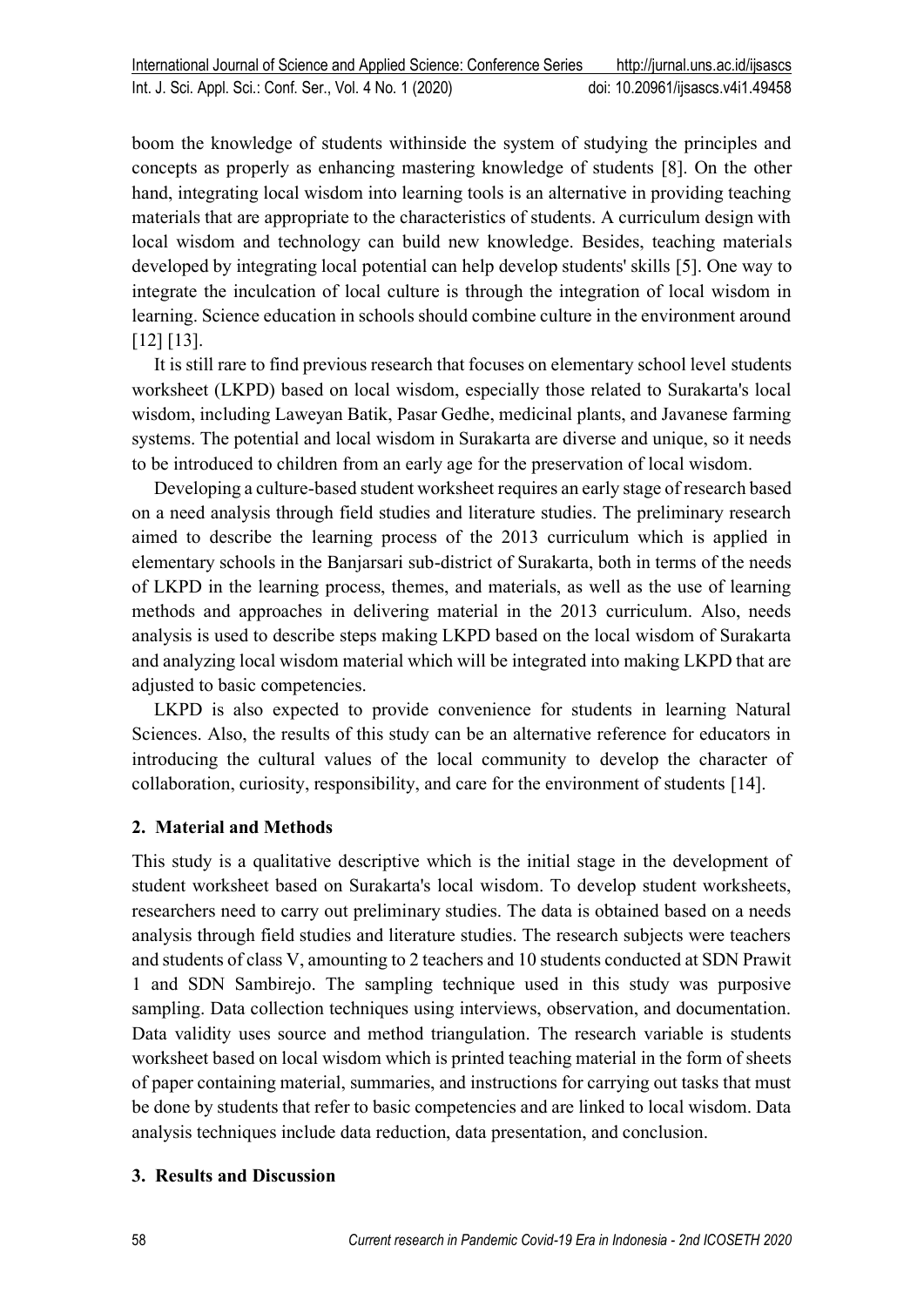The results and discussion of this research consisted of a thematic learning process, steps to develop student worksheets, and mapping materials that would be linked to local wisdom. The initial research was conducted observations of primary school learning commonly used by teachers to know how the 2013 curriculum learning process that is implemented at Banjarsari Surakarta, especially in terms of the needs of student worksheets in the learning process.

#### *3.1. Thematic Learning in Primary School*

The implementation of the 2013 curriculum in elementary schools was quite good. However, there were some obstacles faced by students and teachers regarding integrated thematic learning in the 2013 curriculum. One of them is that the material in textbooks (student books and teacher books) is not in-depth, demanding teacher creativity to develop material through various sources. However, teachers have limited time in finding material and developing student worksheets. The results of observations, it appears that the thematic learning process has been going well. However, in the implementation in the field, some things are not following the lesson plan. This happens because the material content is quite complex, to get around this, the teacher usually gives assignments to students to learn and work on at home with parents.

Based on the analysis of the learning tools in grade V, the researcher found several problems related to the completeness of the learning tools and LKPD. One of the factors that cause this problem is that the teacher has difficulty planning integrative thematic learning. Besides, teachers experience limited time in making student worksheets and developing materials. The most difficult to the easiest steps in thematic planning for elementary school teacher candidates are mapping competence standard and indicators into themes, determining indicators, determining themes and effective weeks, compiling webs of themes for one semester, compiling theme nets per week, compiling syllabus, compiling theme nets by theme, compiling assessments, compiling lesson plans, compiling themes networks per day, and compiling teaching materials [15].

The results of interviews with two teachers obtained information that the learning process in class V using integrative thematic learning has lasted 2.5 years. Learning activities consist of a preliminary, core, and closing activities. The teacher has linked learning with the cultivation of character education and HOTS. Usually in learning use teacher book guidelines and student books, which are received from the government (government assistance). It was found that the local wisdom of the people who lived on peatlands had not been utilized by educators in learning. Educators have not yet developed LKPD themselves. LKPD used was LKPD which is available from the publisher or download from the internet [16].

The constraints at the beginning of using thematic, especially in the preparation of student worksheets, teaching materials, and assessment. For the learning process, the teacher must develop the material by himself, because the depth of the material for the teacher's and student's books is still lacking, therefore a companion book is needed. Methods in teaching are usually lectures and questions and answers, group formation, discussion, for a scientific approach. The most effective learning is done through group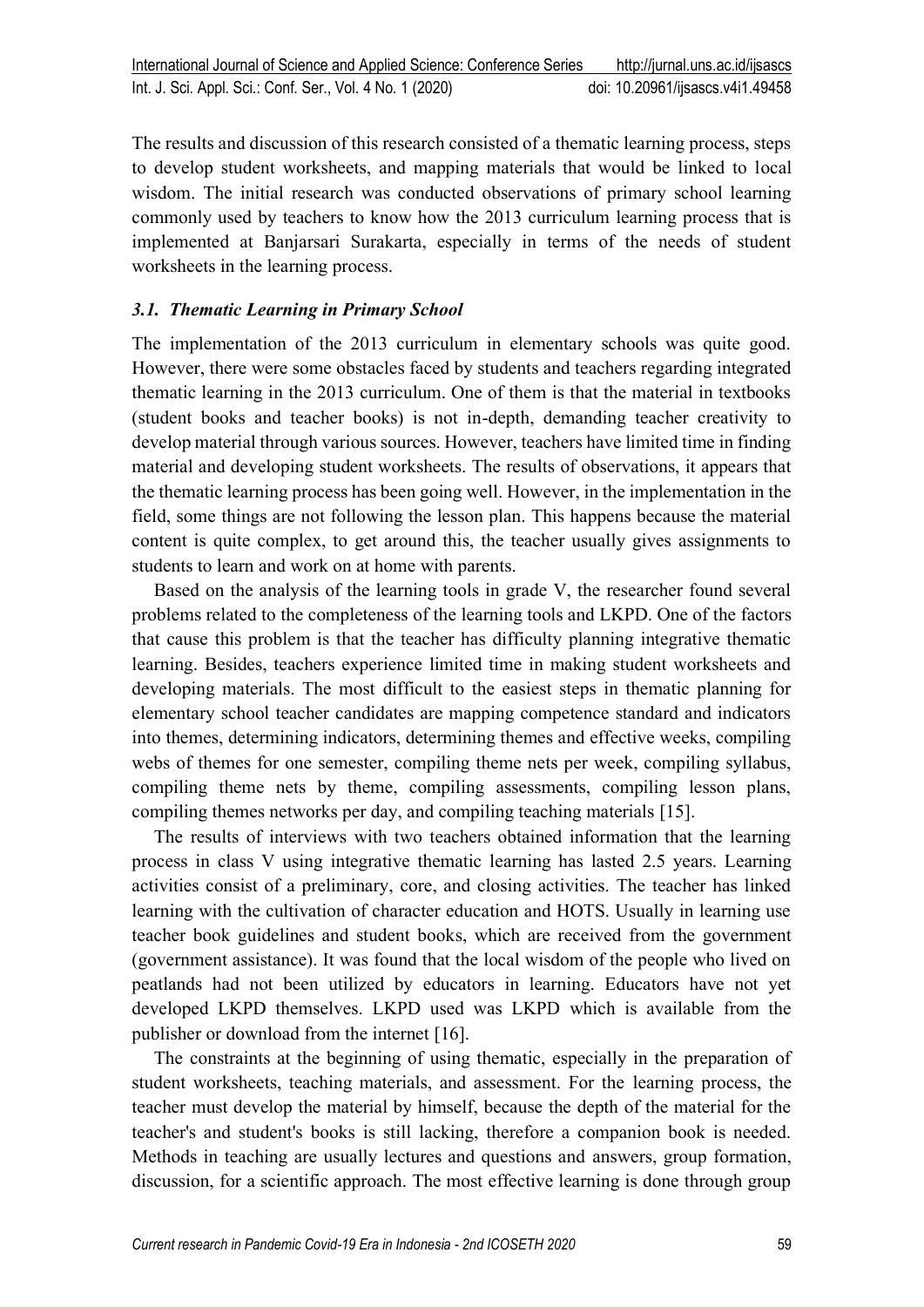discussions. The lesson plans made by the teacher are equipped with student worksheets but only contain student activities, which are simple, sometimes used in groups not individually. The student worksheet only consists of indicators, activity steps, and assessments. Teachers quite often associate local wisdom in learning such as folk songs, regional dances, batik, traditional food, and historical buildings but have never integrated it in LKPD. The teacher hopes that there will be a colored student worksheet, equipped with material as development and made attractive with pictures and can be linked to local wisdom.

Meanwhile, interviews with students obtained information that some students had difficulty learning thematically. Thematic learning resources are limited to student books only while the material in student books is not in-depth. Students expect a student worksheet that is associated with local wisdom, an interesting student worksheet according to self-students is a student worksheet that is equipped with material, pictures, and colors.

Following previous research which explained that the learning process was carried out by presenting local wisdom as learning, namely the local potential which consists of the process of making batik involving students can learn how to learn it with environmental pollution materials. Science learning emphasizes the process and hands-on experience to develop the ability of students to be able to help and enhance local potential or indigenous knowledge in a scientific manner. The introduction of local potential can increase student respect for local potential, recognize the values of local wisdom, and improve the internalization of values that can lead students to become personal characters [13].

# *3.2. The Steps for Making Student Worksheet*

The steps for making a student worksheet are analyzing the curriculum and local wisdom that will be used, compiling a map of the needs of the student worksheet, determining the title, and writing [14] [17] [18]. The correct steps must be taken to produce a student worksheet that is by the following learning materials are presented in table 1.

| <b>Table 1.</b> The bleps for making bluether worksheet |                                                                                                                                      |  |  |
|---------------------------------------------------------|--------------------------------------------------------------------------------------------------------------------------------------|--|--|
| <b>Steps</b>                                            | <b>Description</b>                                                                                                                   |  |  |
| <b>Curriculum Analysis</b>                              | - The curriculum is intended to determine which materials require                                                                    |  |  |
|                                                         | student worksheet teaching materials.                                                                                                |  |  |
| Prepare a map of student                                | - The student worksheet needs map is indispensable to find out                                                                       |  |  |
| worksheet needs                                         | the number of it to be written and the order of the LKPD can be<br>seen.                                                             |  |  |
|                                                         | - The title of the student worksheet is determined based on basic<br>competencies, main materials, or learning experiences contained |  |  |
| Determine the title of the                              | in the curriculum.                                                                                                                   |  |  |
| student worksheet                                       | - Writing student worksheet can be done with the following steps:                                                                    |  |  |
|                                                         | 1. Formulating basic competencies that must be mastered;                                                                             |  |  |
| Writing student worksheet                               | 2. Determine assessment tools assessment is carried out on the<br>work process and work results of students;                         |  |  |
|                                                         | 3. Arrange the material, student worksheet material depends<br>on the basic competency to be achieved;                               |  |  |

Table 1. The Steps for Making Student Worksheet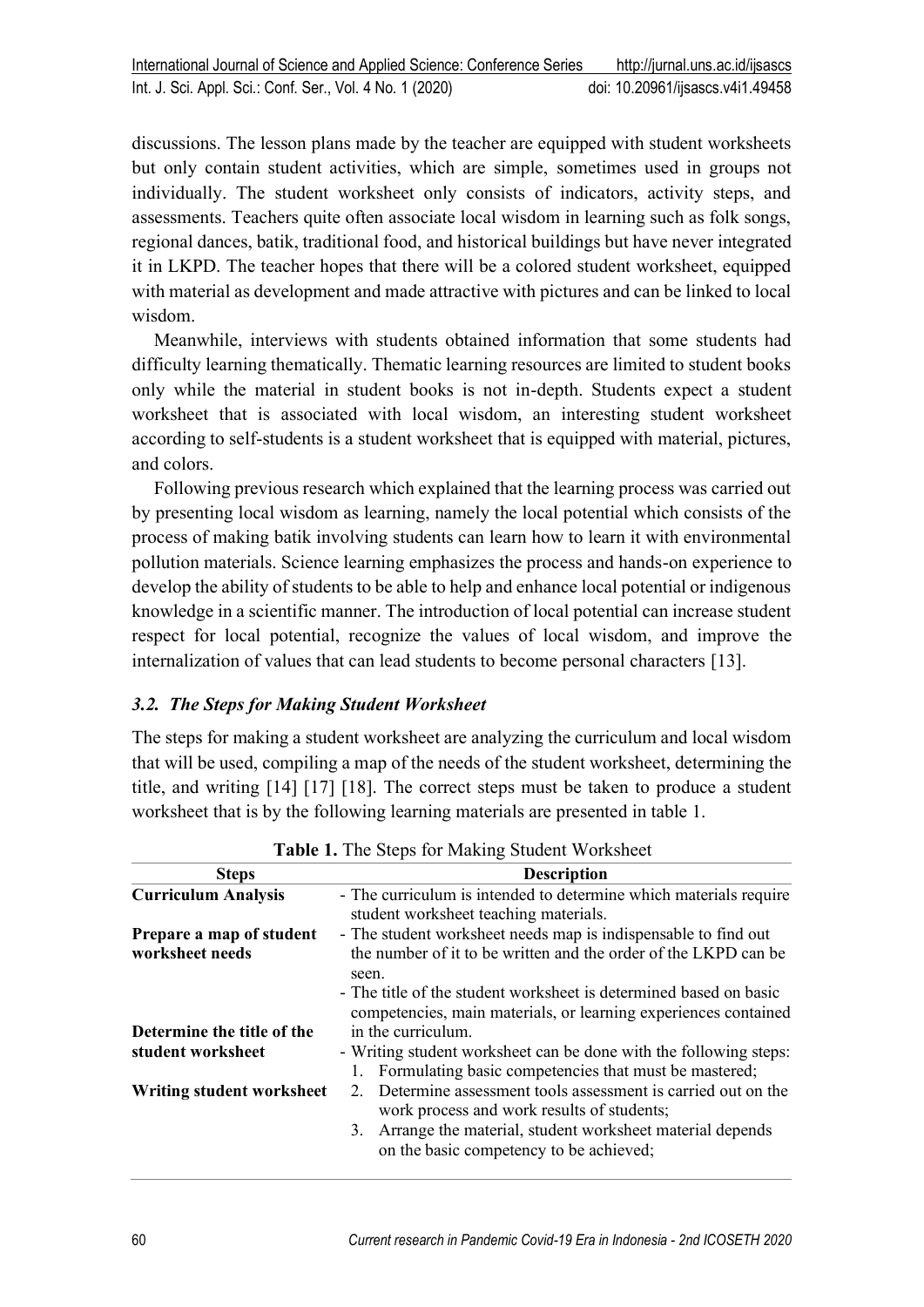| <b>Steps</b>                       |                                                             | <b>Description</b>                                                    |  |
|------------------------------------|-------------------------------------------------------------|-----------------------------------------------------------------------|--|
|                                    |                                                             | 4. The material can be in the form of supporting information,         |  |
|                                    |                                                             | namely a general description or scope of the substance to be          |  |
| <b>Student worksheet structure</b> |                                                             | studied. The material can be taken from various sources,              |  |
|                                    |                                                             | such as books, magazines, the internet, and research                  |  |
|                                    |                                                             | journals.                                                             |  |
|                                    |                                                             | - The student worksheet structure, in general, is the title, learning |  |
|                                    | instructions (student guides), competencies to be achieved, |                                                                       |  |
|                                    |                                                             | supporting information, assignments, and work steps, and              |  |
|                                    |                                                             | assessments.                                                          |  |

Table 1 shows by fulfilling the elements and steps of making the LKPD, the LKPD that is made will be following the learning objectives to be achieved. The advantages of LKPD are students can learn and advance according to their respective thinking speed and repeat. They can answer questions and exercises. LKPD is useful for teachers to direct students' activities and thought processes. While the benefits of LKPD for students include providing concrete experiences for students, helping to various learning sources, encouraging student interest and motivation, increasing retention in the learning process, using time effectively and efficiently [19].

By integrating local wisdom in learning, students not only develop their character but are also able to find knowledge related to competency aspects, the application of knowledge in solving problems around them. Learning will be more meaningful and knowledge will be embedded as long-term memory so that it will have an impact on increasing knowledge. The research results show that the integration of local wisdom in LKPD has increased scientific literacy in all aspects, including the product of knowledge. This shows that local wisdom-based learning tools are effectively used in science learning and can develop students' scientific literacy [13].

Based on the literature study, it was found that the local wisdom-based student worksheet design was presented in the following table 2.

|    | <b>Local Wisdom</b>                                                                                            | <b>Students Worksheet</b>                                                                                                                                                                                                             | <b>Description</b>                                                                                                                                                                                                                                                                                                                                                                                                                                                                                                                                                                                                                                                                                               |
|----|----------------------------------------------------------------------------------------------------------------|---------------------------------------------------------------------------------------------------------------------------------------------------------------------------------------------------------------------------------------|------------------------------------------------------------------------------------------------------------------------------------------------------------------------------------------------------------------------------------------------------------------------------------------------------------------------------------------------------------------------------------------------------------------------------------------------------------------------------------------------------------------------------------------------------------------------------------------------------------------------------------------------------------------------------------------------------------------|
|    |                                                                                                                | Component                                                                                                                                                                                                                             |                                                                                                                                                                                                                                                                                                                                                                                                                                                                                                                                                                                                                                                                                                                  |
| 1. | Observation<br>Results of Local<br>Wisdom-Based<br>Community<br>Activities in<br>Sungai Kakap<br>District [14] | LKPD title that refers to<br>KD and its equipment<br>Writing KD<br>$\overline{\phantom{0}}$<br>LKPD objectives<br>$\blacksquare$<br><b>LKPD</b> contents are<br>following local wisdom<br>and learning resources<br>that support LKPD | The development of LKPD is based on the results of<br>the IPA concept and character values found in the<br>local wisdom of the people who live in the Kubu<br>Raya peatland which has been carried on for<br>generations. The local wisdom of the people studied<br>is related to the substance and its characteristics,<br>namely: community activities in finding medicine to<br>remove heat, boil water, process palm water into<br>brown sugar, process copra, process the remaining<br>leaves/vegetables into compost, process rice into<br>various food, making "tapai", and purifying peat<br>water in the dry season. Besides, character values that<br>stand out from everyday community activities can |
|    |                                                                                                                |                                                                                                                                                                                                                                       | also be found that can be developed in science                                                                                                                                                                                                                                                                                                                                                                                                                                                                                                                                                                                                                                                                   |
|    |                                                                                                                |                                                                                                                                                                                                                                       | learning. In                                                                                                                                                                                                                                                                                                                                                                                                                                                                                                                                                                                                                                                                                                     |
|    | Coffe [20]                                                                                                     | - Cover of worksheets                                                                                                                                                                                                                 |                                                                                                                                                                                                                                                                                                                                                                                                                                                                                                                                                                                                                                                                                                                  |

| Table 2. Literatur Studies Result |  |
|-----------------------------------|--|
|-----------------------------------|--|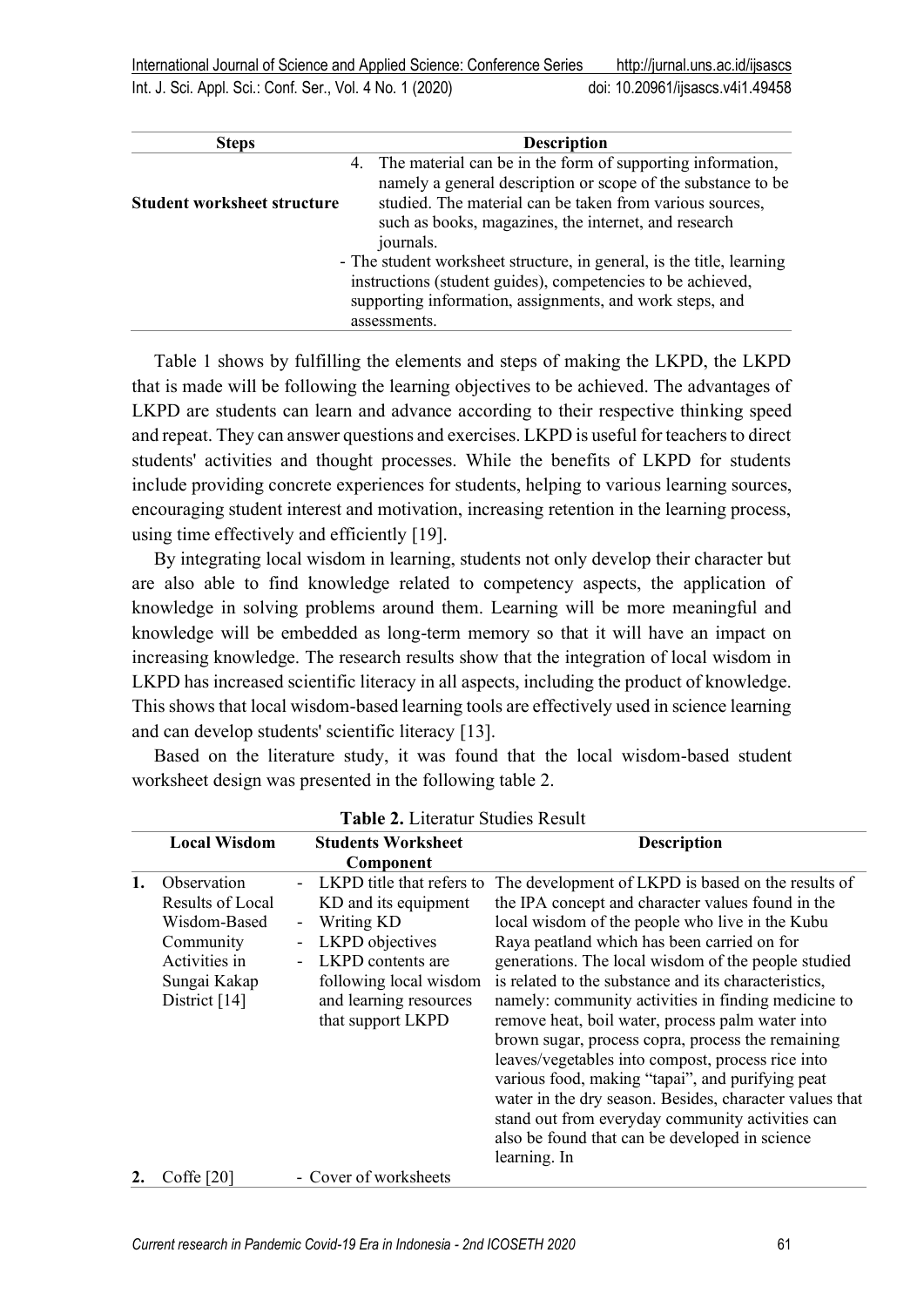International Journal of Science and Applied Science: Conference Series <http://jurnal.uns.ac.id/ijsascs>

Int. J. Sci. Appl. Sci.: Conf. Ser., Vol. 4 No. 1 (2020) doi: [10.20961/ijsascs.v4i1.49458](https://doi.org/10.20961/ijsascs.v4i1.49458)

|    | <b>Local Wisdom</b><br><b>Students Worksheet</b> |                          | <b>Description</b>                                      |
|----|--------------------------------------------------|--------------------------|---------------------------------------------------------|
|    |                                                  | Component                |                                                         |
|    |                                                  | - Foreword               | Jember is known as an agricultural city that produces   |
|    |                                                  | - Table of contents      | a lot of coffee commodities. So that it is appropriate  |
|    |                                                  | - User manuals,          | for local coffee knowledge to be internalized into      |
|    |                                                  | - Standard contents      | learning in schools, so that students get to know the   |
|    |                                                  | - Concept maps,          | local wisdom of coffee in their area                    |
|    |                                                  | - Introduction           |                                                         |
|    |                                                  | - Contents of worksheets |                                                         |
|    |                                                  | - Notes                  |                                                         |
|    |                                                  | - Bibliography.          |                                                         |
| 3. | Tahu Takwa [21]                                  | - Cover                  |                                                         |
|    |                                                  | - Foreword               | Ethnomathematics-based Student Activity Sheet           |
|    |                                                  | - Table of contents      | (LKS) on the process of making "Tahu Takwa". This       |
|    |                                                  | - Learning activities    | aims to introduce the self-culture to students that the |
|    |                                                  |                          | process of making "Tahu Takwa" can be calculated        |
|    |                                                  |                          | using mathematics.                                      |

Based on the LKPD's component in previous research, the LKPD to be developed in this study consists of the following components: cover, table of contents, concept maps and basic competencies, material, insight into local wisdom, worksheets, evaluation, answer keys, bibliography.

## *3.3. The Mapping of Mathematic and Science Material*

Based on this literature study types of local and systematic activity are obtained which will be referred for the making of the student worksheet. The mapping of Mathematics and Science Content in primary schools presented in table 3.

|    | <b>Local Wisdom</b>                                           | <b>Mathematic</b><br><b>Materials</b> | <b>Science Materials</b>                                                                           |
|----|---------------------------------------------------------------|---------------------------------------|----------------------------------------------------------------------------------------------------|
|    | Batik Laweyan                                                 | Speed and Discharge                   | Environmental pollution<br>affects water quality and how<br>to treat the waste of batik<br>making. |
|    | Pasar Gede                                                    | <b>Count Fraction</b><br>Operation    | Food and health                                                                                    |
| 3. | Medicinal plants as ingredients<br>for making herbal medicine | Geometry                              | Propagation of plants                                                                              |
| 4. | Java community farming system                                 | Data Collection and<br>Presentation   | Ecosystem                                                                                          |

#### **Table 3.** Mapping of Mathematics and Science Material

Table 3 shows that the choice of local wisdom in mathematics and science subjects as the main theme is because these themes are closely related to everyday life and can instill character values in students. Culture-based learning is a learning approach model that prioritizes student activities with various cultural backgrounds [22] [23]. Local wisdom is the ways and practices developed by a group of people, which comes from their deep understanding of the local environment, which is formed from living in the place for generations [24].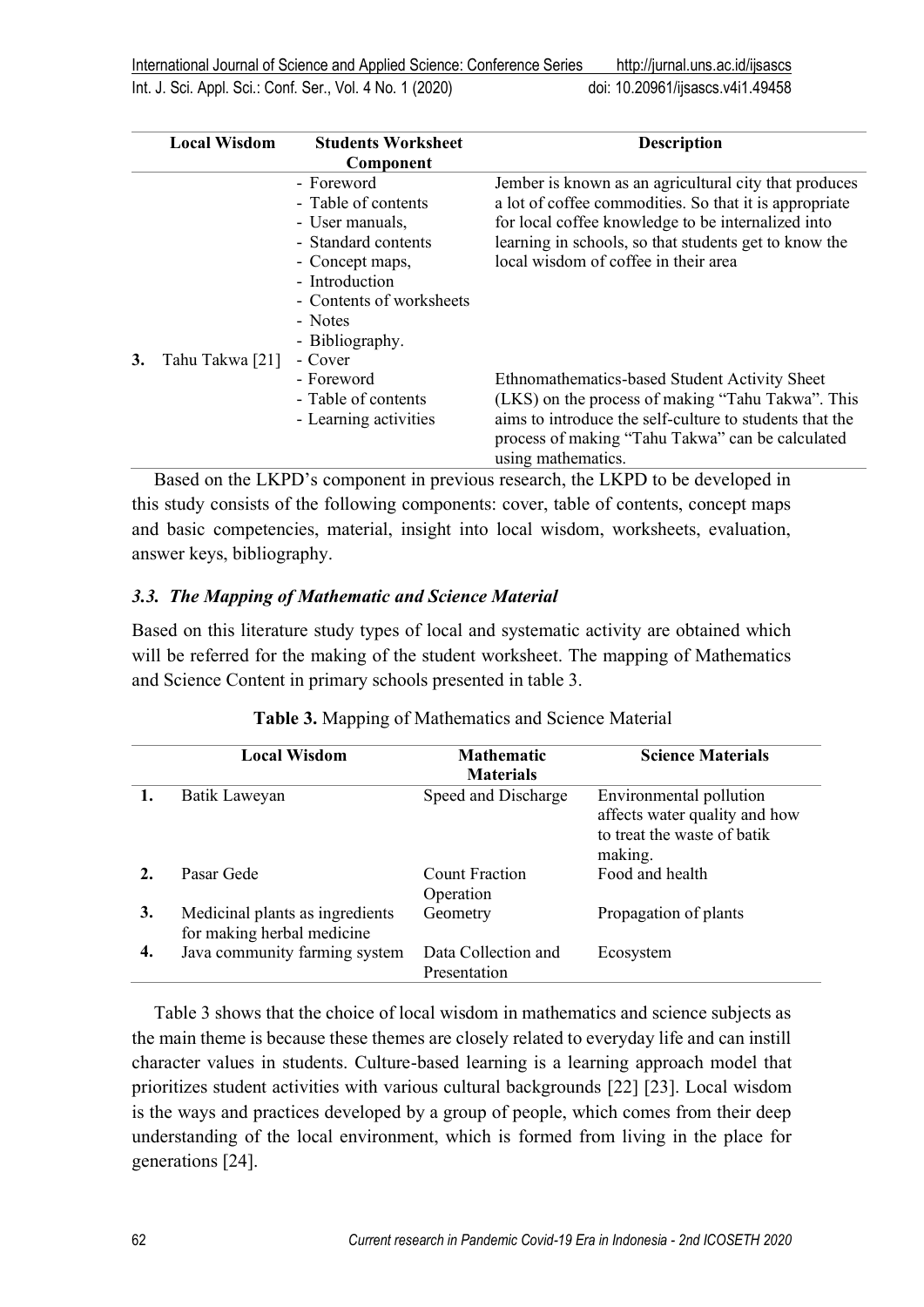The selection of local wisdom is based on the suitability of local wisdom with learning materials in 5<sup>th</sup>-grade students. Previous researchers have mapped basic competencies and indicators of Mathematics and Science subject matter and selected appropriate local wisdom to be integrated into the lesson content. Besides, the location and form of local wisdom chosen were not far from the research location and were closely related to students' daily lives. This is expected to make it easier for students to understand the concepts to be studied. Local wisdom has not been widely used as material for LKPD in previous studies, so researchers are interested in integrating it into the development of current LKPD.

This is following previous research which explains that the identification of local wisdom in Yogyakarta which is used in science learning and following the topic of environmental pollution was utilizing batik waste as a result of the process of making batik in Yogyakarta. Integrating local wisdom in science learning that was develop scientific literacy in the very good category. It indicates that learning tools based on local wisdom were effective to use in science learning to develop scientific literacy [13].

## **4. Conclusion**

The teachers generally use simple student worksheets, but not in every lesson, and have not been linked to local wisdom. The student worksheet format only consists of work steps and assessments. The steps for making a student worksheet are analyzing the curriculum and local wisdom that will be used, compiling a map of the needs, determining the title, and writing it. Materials of local wisdom that can be integrated include Laweyan batik, Pasar Gede, medicinal plants as raw material for herbal medicine, and the Javanese farming system. While the suggestion that can be given is that the research results can be considered by the researcher to develop and utilize teaching materials based on Surakarta's local wisdom. Teachers are expected to use a variety of teaching methods or media and materials in teaching the material and relating it to local culture. Students are expected to more easily understand the material as well as learn and preserve culture by integrating local wisdom in learning. Therefore, the development of LKPD based on Surakarta's local wisdom is highly recommended to be applied in mathematics and science learning, considering that its application can increase the positive character of students and their love for local wisdom.

#### **References**

- [1] R. S. Malik, "Educational Challenges in 21St Century and Sustainable Development," *J. Sustain. Dev. Educ. Res.*, vol. 2, no. 1, p. 9, 2018, doi: 10.17509/jsder.v2i1.12266.
- [2] A. D. S. Krissandi and R. Rusmawan, "Kendala Guru Sekolah Dasar Dalam Implementasi Kurikulum 2013," *J. Cakrawala Pendidik.*, vol. 3, no. 3, pp. 457– 467, 2015, doi: 10.21831/cp.v3i3.7409.
- [3] S. H. Hasan, "History Education in Curriculum 2013: a New Approach To Teaching History," *Hist. J. Pendidik dan Peneliti Sej.*, vol. 14, no. 1, p. 163, 2013, doi: 10.17509/historia.v14i1.2023.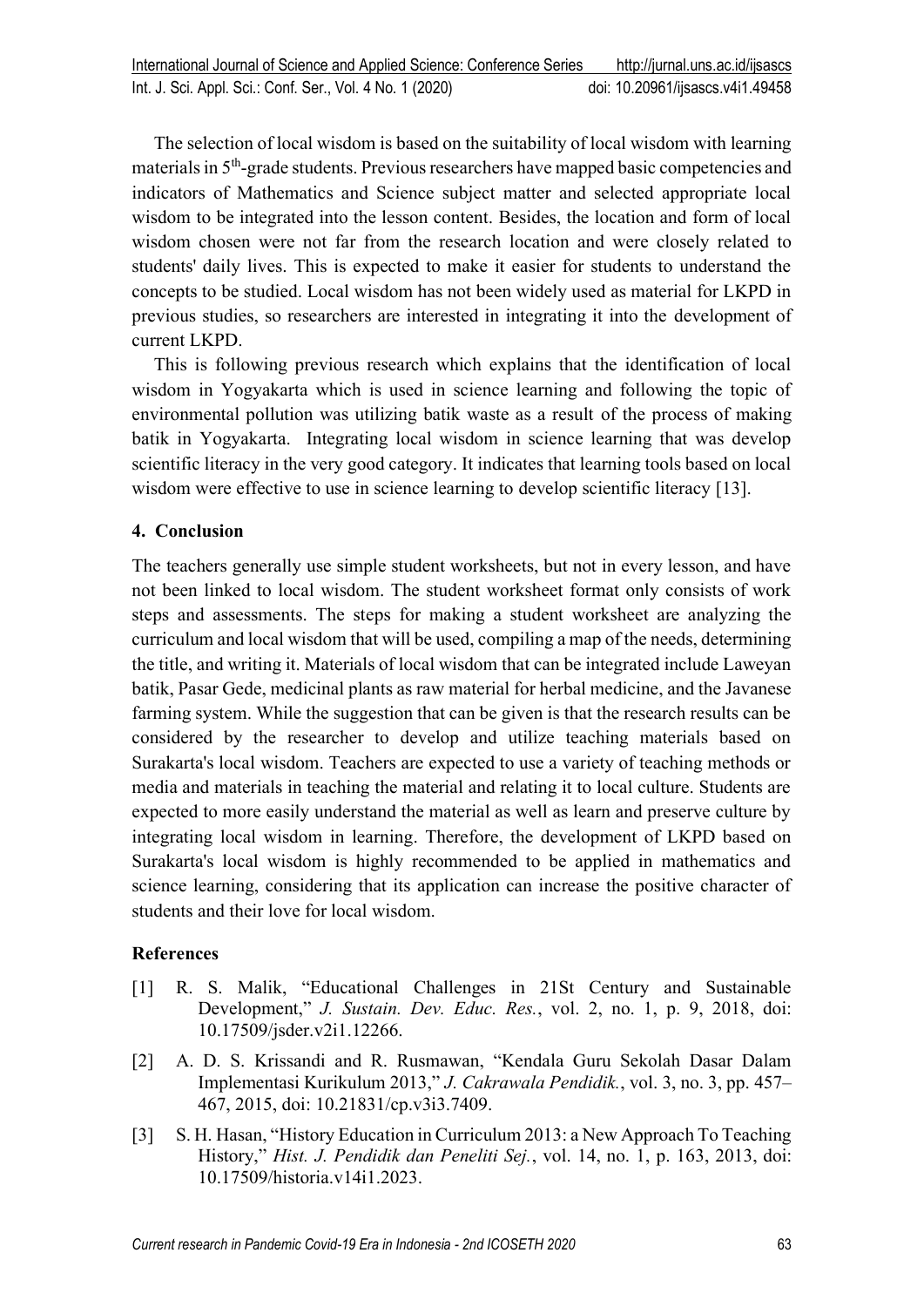- [4] L. Darling-Hammond, L. Flook, C. Cook-Harvey, B. Barron, and D. Osher, "Implications for educational practice of the science of learning and development," *Appl. Dev. Sci.*, vol. 24, no. 2, pp. 97–140, 2020, doi: 10.1080/10888691.2018.1537791.
- [5] M. Naqiyah, D. Rosana, Sukardiyono, and Ernasari, "Developing physics learning tools based on local wisdom in the form of musical instrument of gandrang bulo dance as learning source in sound wave," *J. Educ. Gift. Young Sci.*, vol. 7, no. 3, pp. 609–626, 2019, doi: 10.17478/jegys.599902.
- [6] C. S. Budiono, "Pembelajaran Berbasis Masalah Berorientasi PISA Berpendekatan PMRI Bermedia LKPD Meningkatkan Literasi Matematika Peserta Didik SMP," 2014.
- [7] L. Faridhoh Sasmito and A. Mustadi, "Pengembangan Lembar Kerja Peserta Didik Tematik-Integratif Berbasis Pendidikan Karakter Pada Peserta Didik Sekolah Dasar," *J. Pendidik. Karakter*, no. 1, pp. 7–8, 2016, doi: 10.21831/jpk.v0i1.8613.
- [8] R. P. Hakim and A. Asmar, "The preliminary research phases of learning devices based guided discovery development to improve the students' problem solving ability of grade vii MTS/SMP," *J. Phys. Conf. Ser.*, vol. 1554, no. 1, 2020, doi: 10.1088/1742-6596/1554/1/012036.
- [9] R. Widyaningrum, "Analisis Kebutuhan Pengembangan Model Pembelajaran Berbasis Etnosains Untuk Meningkatkan Kualitas Pembelajaran IPA dan Menanamkan Nilai Kearifan Lokal Siswa Sekolah Dasar," *Widya Wacana J. Ilm.*, 2018, doi: 10.33061/ww.v13i2.2257.
- [10] R. W. Ema Butsi Prihastari, "Pelatihan Pembuatan Media Fotonovela Menggunakan Aplikasi Portable Bagi Guru SD," *Widya Wacana*, vol. 11, no. 2, pp. 128–134, 2016, doi: http://dx.doi.org/10.33061/ww.v11i2.1485.
- [11] E. B. Prihastari and R. Widyaningrum, "Pengembangan 'Mas Novel' Berbasis Etnomatsains Untuk Menanamkan Sikap Peduli Lingkungan Siswa Sekolah Dasar," *Profesi Pendidik. Dasar*, vol. 1, no. 2, p. 167, 2018, doi: 10.23917/ppd.v1i2.6944.
- [12] Parmin, Sajidan, Ashadi, Sutikno, and Y. maretta, "Preparing prospective teachers" in integrating science and local wisdom through practicing open inquiry," *J. Turkish Sci. Educ.*, vol. 13, no. 2, pp. 3–14, 2016, doi: 10.12973/tused.10163a.
- [13] P. W. Hastuti, W. Setianingsih, and P. Anjarsari, "How to develop students' scientific literacy through integration of local wisdom in Yogyakarta on science learning?," *J. Phys. Conf. Ser.*, vol. 1440, no. 1, 2020, doi: 10.1088/1742- 6596/1440/1/012108.
- [14] H. Hairida and V. Setyaningrum, "The Development of Students Worksheets Based on Local Wisdom in Substances and Their Characteristics," *J. Educ. Sci. …*, vol. 6, no. 2, pp. 106–116, 2020, [Online]. Available: http://103.76.50.195/JEST/article/view/12358.
- [15] D. Gularso, "Analisis Kesulitan Dalam Perencanaan Pembelajaran Tematik Di Sekolah Dasar," *J. JPSD (Jurnal Pendidik. Sekol. Dasar)*, vol. 3, no. 2, p. 62, 2017, doi: 10.26555/jpsd.v3i2.a8171.